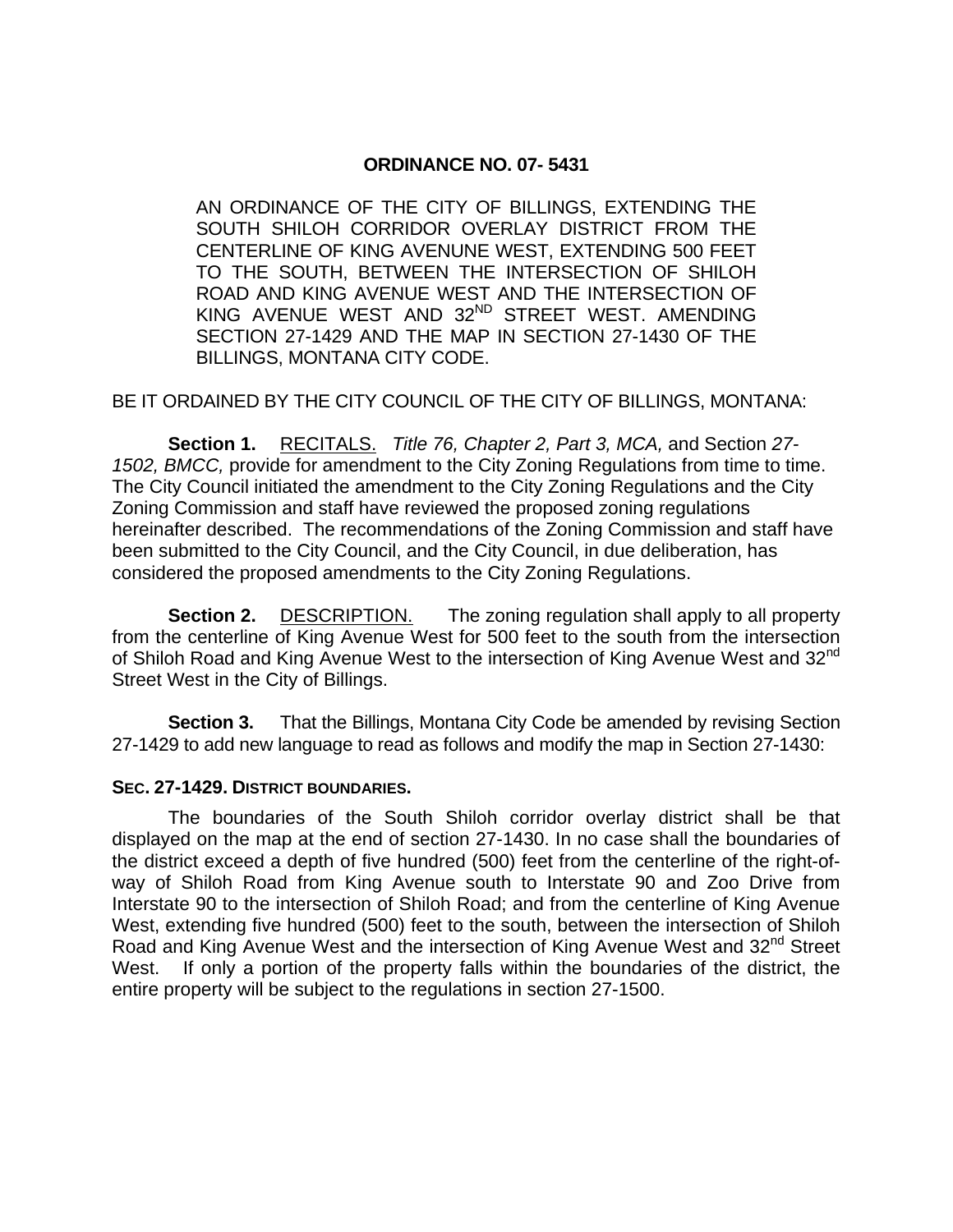## **SEC. 27-1430. REVIEW CRITERIA.**

(a) *Generally.* The South Shiloh corridor overlay district review process is a review of development proposals against a set of absolute and relative criteria. Site and development plans are evaluated to determine whether the proposed development meets the identified criteria. If the criteria are met, the development may proceed.

New developments and existing development in which the gross floor area (GFA) or the number of parking stalls is increased by twenty-five (25) percent must comply with these regulations.

 (b) *Absolute criteria.* A developer must meet all absolute criteria to obtain planning and community services department approval. The absolute criteria are defined in sections 27-1506 through 27-1508. Absolute criteria also include all other applicable codes, ordinances, and statutes, including, but not necessarily limited to, minimum engineering and building standards, public service and utility requirements, and environmental regulations.

 (c) *Relative criteria.* Relative criteria are the "points" of the review process. Each development must obtain a specified minimum number of points based on the relative criteria identified in section 27-1509. The development plans are evaluated against the relative criteria and scored on a point chart.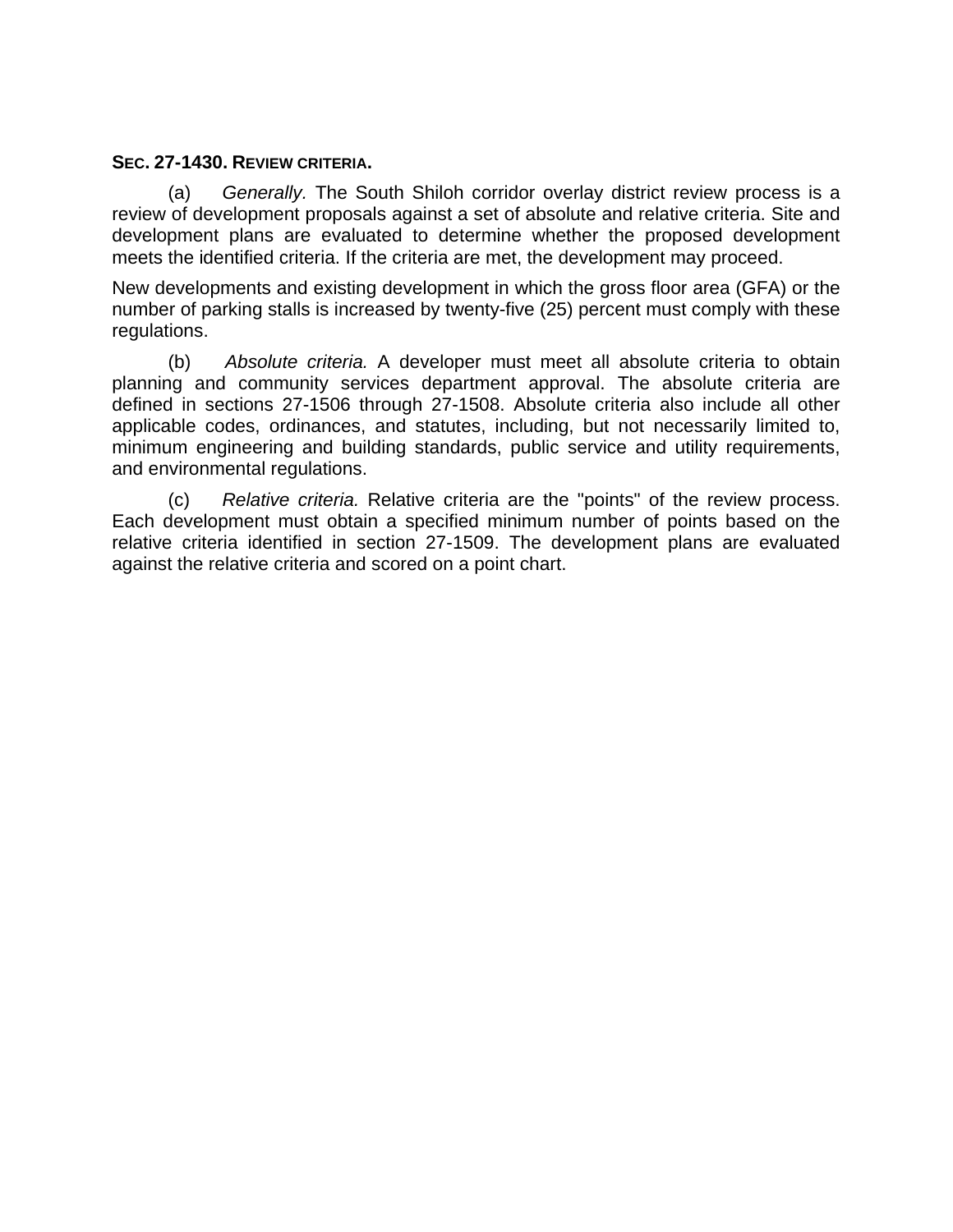